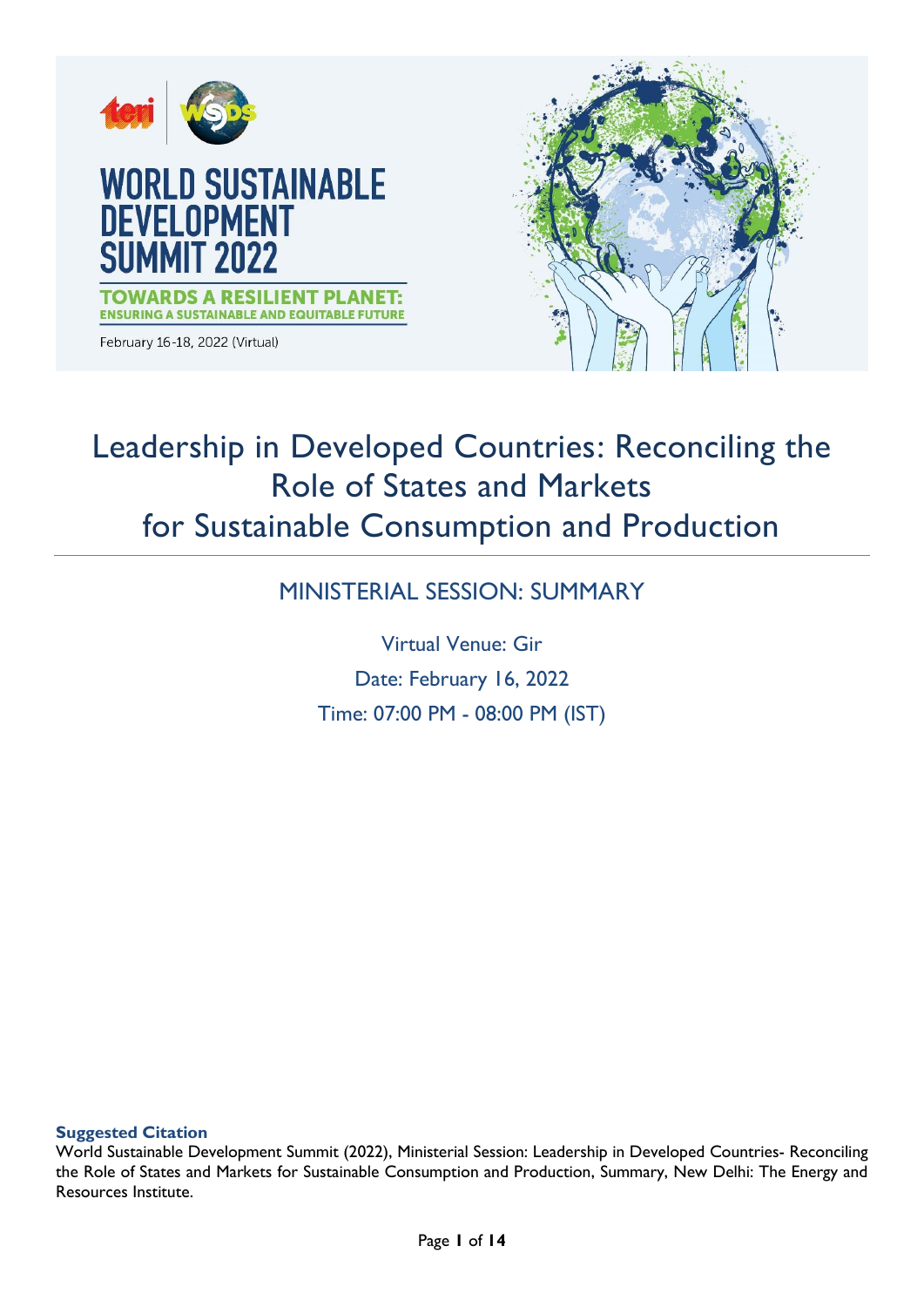# **Inaugural Session**

### **About the Session**

The Ministerial Session saw leaders from developed countries share experiences that have implications for national and international leadership to achieve the goal of sustainable consumption and production. The role of governments and states is paramount to give market signals. The deliberations examined policy instruments such as macro frameworks, regulatory instruments, fiscal measures, market instruments, information and voluntary instruments. Considering the role of financial markets in determining what is to be valued and consumed, another focus of the discussions were on how could markets be reoriented to promote sustainable consumption and production patterns.

### **Speakers**

### **Moderators**

- Mr Arne Walther, Former Chairman, International Energy Agency
- Mr Manjeev Singh Puri, Distinguished Fellow, TERI

### **Ministerial Addresses**

- Mr John Forbes Kerry, Special Presidential Envoy for Climate, United States
- Mr Espen Barth Eide, Hon'ble Minister, Ministry of Climate and Environment, Norway
- Ms Steffi Lemke, Hon'ble Minister, Federal Ministry for the Environment, Nature Conservation, Nuclear Safety and Consumer Protection, Germany
- Mr Steven Guilbeault, Hon'ble Minister of Environment and Climate Change, Canada
- Ms Emma Kari, Hon'ble Minister of the Environment and Climate Change, Finland
- Ms Barbara Pompili, Hon'ble Minister of Ecological Transition, France
- Ms Teresa Ribera Rodríguez, Hon'ble Minister, Ministry for the Ecological Transition and Demographic Challenge, Spain

### **Disclaimer**

The text of the addresses is based on auto-generated transcript from YouTube. Minor edits were made on grammar and spelling. The exact wording of the discussion can be accessed from YouTube video: [https://youtu.be/qC9Hn6AdXpk.](https://youtu.be/qC9Hn6AdXpk)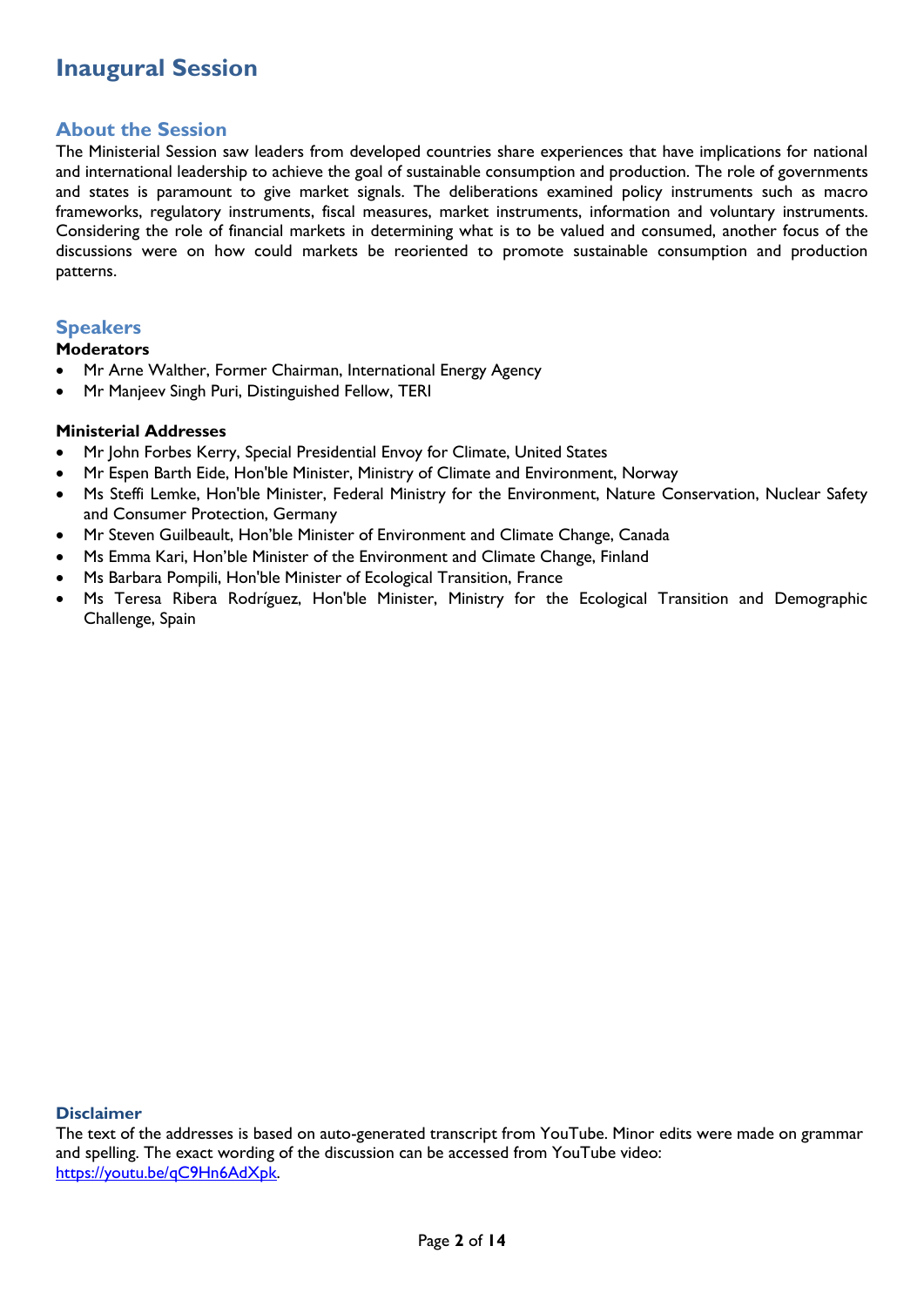# **Actionable Messages**

**Message 1:** The future is optimistic in terms of markets for green goods and services. Green capacity is needed to translate to sustainable transitions so that developing countries can develop without making the mistakes that the developed world has already made. Governments have to create the right environment and give the necessary market signals for sustainable consumption and production. There are opportunities to 'race to the top'.

**Message 2:** Sustainable consumption and production and circularity needed to be looked in terms of cost sharing but also opportunity sharing. It is also very unfair to leave people behind when the rich and developing world is moving to a post-carbon economy and then large part of the world is stuck with an economy which is no longer in demand.

**Message 3:** It is essential to strengthen consumer rights and the interface of environmental protection and consumer protection is central to sustainable consumption and production. Rights-based approaches such as the 'right to repair' could be important to steer the present throwaway society in a more sustainable direction. One symbol of this throwaway society is the mountains of plastic waste. To that end, a global agreement to reduce plastic waste is key. Information instruments such as 'repairability index' can help to inform consumer choices. Along with this, lifestyles are of paramount importance. Formal education and consumer awareness are key to sustainable lifestyles.

**Message 4:** Nature-based solutions can ensure that measures being taken for climate action will also be working for nature conservation. The decline and death of species is the second large crisis here and if we want to maintain the basis of life for our next generations, we have to solve these two crises together. Glasgow was also a nature's COP because it also emphasized on maintaining and increasing nature's capacity to give us the ecosystem services that we need to survive. There is an urgent need to connect the outcomes of CBD, UNFCCC and UNEA.

**Message 5:** In the field of sustainable finance, while citizen and consumer movements are important, we continue to believe that governments need to play a key role in terms of regulation and send in market signals. Financial disclosures and taxonomy for driving sustainable investments is essential drive investments.

**Message 6:** Environmental taxation is a way to put a price on pollution and the use of natural resources. We need to give a price signal to markets towards more responsible consumption and production patterns. Another way to direct markets is public procurement. The public sector can also act as an important trendsetter in introducing to the market more sustainable products and services with less harmful environmental impacts.

**Message 7:** It is important to design national strategies on circular economy after thoroughly assessing the gaps and needs based on a lifecycle approach. Sectors such a tourism and construction offer huge potential for circular economy measures. Governments have an important role to play in terms of creating the infrastructure, setting the framework, the tax system, the fees to bring resources together and use incentives, use rules and regulations, prohibitions and policy frameworks.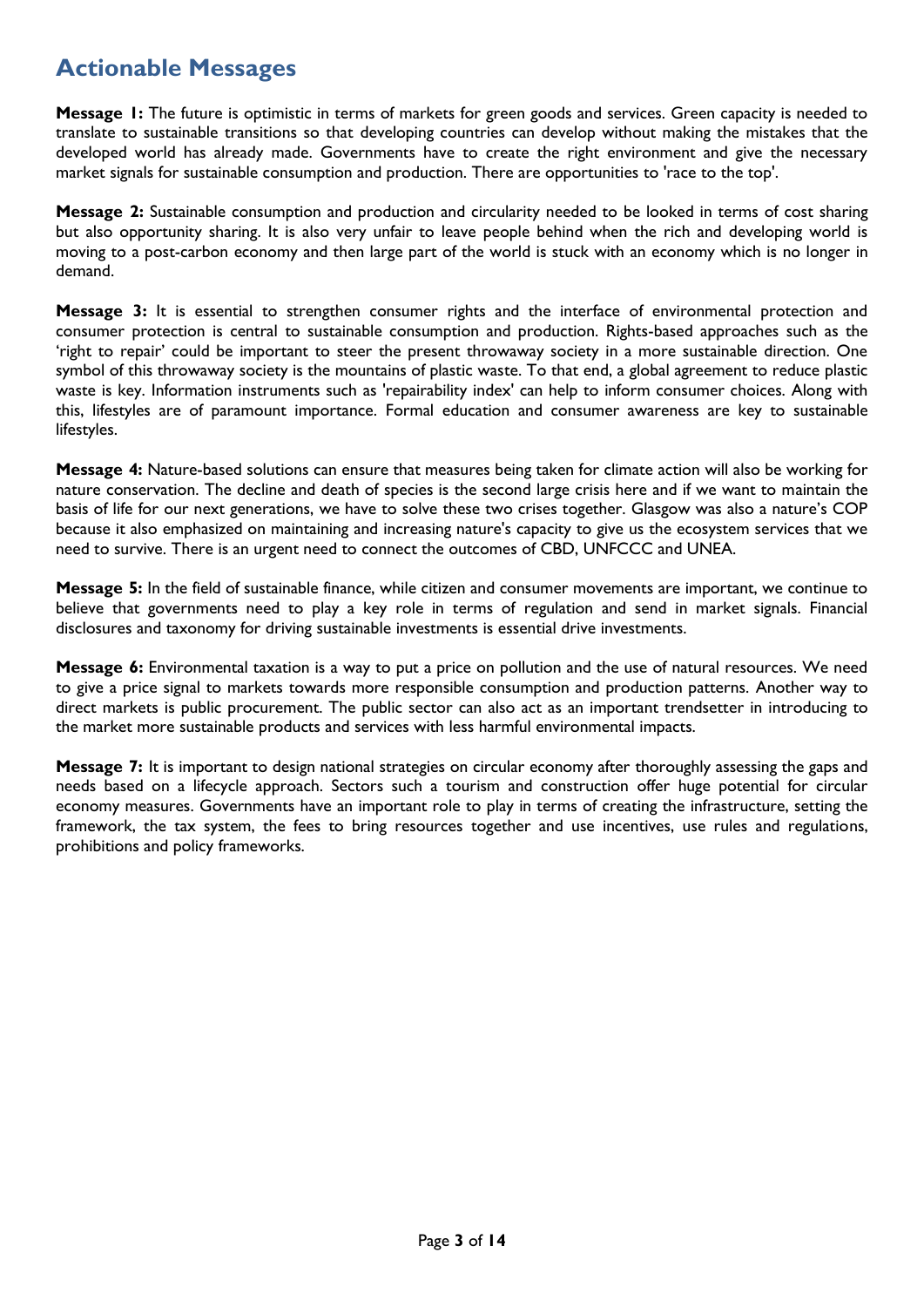# **Making Words Count @WSDS 2022**

**"**

Given the population growth we are going to witness the level of current resource utilization is rapacious and not at all geared towards the prospect of sustainability. That does not mean we cannot get there but it is going to take a monumental transformation. To manage the climate crisis is central the concept of being sustainable.

### *Mr John Forbes Kerry, Special Presidential Envoy for Climate, United States*

#### **"**

Norway will work towards what I hope will be a global treaty on reducing plastic litter. In global governance, we need to have every country on board because it is extremely unfair to create a green economy which is good for the world and for nature and climate but which leaves a lot of people behind. But it is also very unfair to leave people behind when the rich and developing world is moving to a post-carbon economy and then large part of the world is stuck with an economy which is not any longer in demand.

### *Mr Espen Barth Eide, Hon'ble Minister, Ministry of Climate and Environment, Norway*

#### **"**

Financial issues are key and that is why Germany will make sustainable finance a key issue under this year's G7 Presidency. We need to make sure how to finance the transition of our economies and our society towards climate neutrality. We have to make sure that the investments will be transparent.

### *Ms Steffi Lemke, Hon'ble Minister, Federal Ministry for the Environment, Nature Conservation, Nuclear Safety and Consumer Protection, Germany*

#### **"**

Canada now has one of the most stringent carbon pricing systems in the world and carbon pricing is a central policy to allow our country to meet its climate targets including commitment to net zero by 2050. In Canada, there are proposals to establish 'recyclable content requirements' in plastic products and packaging these will send the necessary market signals to drive investment in recycling infrastructure and spur innovation and technology and product design.

### *Mr Steven Guilbeault, Hon'ble Minister of Environment and Climate Change, Canada*

### **"**

Targets are important. Finland has, for example, decided to phase out coal as a source of energy by 2029 and become climate neutral by 2035. We have also set a cap to curb the over-consumption of natural resources. We have set a target to double the productivity of resources as well as to double the circular material use by 2035. The targets will guide the mobilization of a whole range of policy instruments.

*Ms Emma Kari, Hon'ble Minister of the Environment and Climate Change, Finland*

#### **"**

In 2020, France enacted a new law dedicated to promoting circular economy and curbing loss and waste. As an example, since January 2021, electronic appliance must feature a Repairability Index. This new index has been quickly successful with measurable effects on the conception and repairability of appliances sold in France.

### *Ms Barbara Pompili, Hon'ble Minister of Ecological Transition, France*

#### **"**

We need consumers, producers and innovators in the system to work together to facilitate the logistics but also to facilitate the good design and the good management of any product.

### *Ms Teresa Ribera Rodríguez, Hon'ble Minister, Ministry for the Ecological Transition and Demographic Challenge, Spain*

**"** The future comes by itself but a sustainable one does not. And political leaders and all those other stakeholders have a lot of work to do.

### *Mr Arne Walther, Former Chairman, International Energy Agency*

### **"**

We all need to do something in terms of our lifestyles so that we keep this particular mantra of sustainability in consumption and production absolutely at the core of what we do.

*Mr Manjeev Singh Puri, Distinguished Fellow, The Energy and Resources Institute*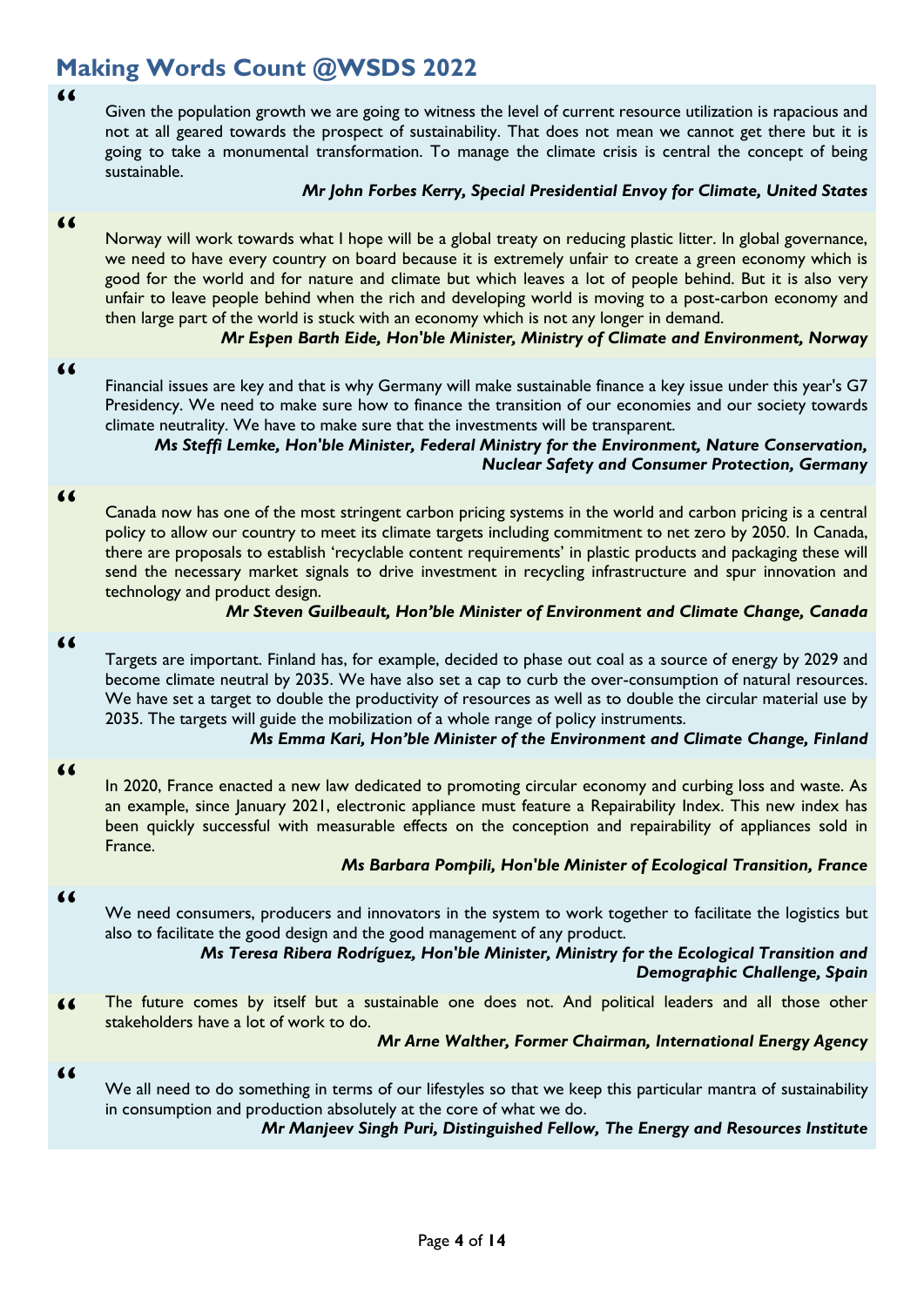# **Narrative**

### **Emcee's Welcome**

### *Dr Shailly Kedia, Senior Fellow, The Energy and Resources Institute*

Excellencies, dignitaries, ladies and gentlemen. Namaste and a very warm welcome to all! On behalf of the Energy and Resources Institute—TERI—I welcome you all to the World Sustainable Development Summit 2022. The Summit is the only independently convened event of such a scale in the developing world that brings together world leaders on a single platform to work towards long-term solutions for the planet's health.

This Ministerial Session is on Leadership in Developed Countries: Reconciling the Role of States and Markets for Sustainable Consumption and Production. We have two very seasoned diplomats moderating this session - Ambassador Arne Walther who is on the International Steering Committee of WSDS and Ambassador Manjeev Singh Puri, Distinguished Fellow, The Energy and Resources Institute.

We are privileged and delighted to have a very distinguished line of seven speakers who will deliver the Ministerial Address. We are pleased to note that 4 out of 7 speakers in this Ministerial Session are Women. These dignitaries need no introduction-

- His Excellency, Mr John Forbes Kerry, United States Special Presidential Envoy for Climate
- His Excellency, Mr Espen Barth Eide, Hon'ble Minister, Ministry of Climate and Environment, Norway
- Her Excellency, Ms Steffi Lemke, Hon'ble Minister, Federal Ministry for the Environment, Nature Conservation, Nuclear Safety and Consumer Protection, Germany
- His Excellency, Mr Steven Guilbeault, Hon'ble Minister of Environment and Climate Change, Canada
- Her Excellency, Ms. Emma Kari, Hon'ble Minister of the Environment and Climate Change, Finland
- Her Excellency, Ms Barbara Pompili, Hon'ble Minister of Ecological Transition, France
- Her Excellency, Ms Teresa Ribera Rodríguez, Hon'ble Minister, Ministry for the Ecological Transition and Demographic Challenge, Spain

I now invite Ambassador Walther and Ambassador Puri to conduct the proceedings of the session.

### **Moderator's Opening Remarks**

### *Mr Manjeev Singh Puri, Distinguished Fellow, The Energy and Resources Institute*

Your Excellencies, we have just had the inauguration of WSDS by the Minister of Environment of India and the Honourable Prime Minister of India. We have been honoured to have Mr Michael Bloomberg receive the Sustainable Development Leadership Award which TERI gives every year. So this has begun very well in a very auspicious manner. Although we are still hampered by the COVID restrictions but that gives us this opportunity of having you all from across the globe tuning in and being with us. Let me tell you Excellencies, we have roughly about 120 countries registered in terms of participants from across the world. We have thousands of people registered for this Summit. And I have little doubt in my mind that this shall be perhaps one of the more defining sessions.

Your Excellencies, time is short and I will hand over to Ambassador Arne Walther but I want to just remind you of one thing about this session. This is a session from where we want to take inspiration. Normally speaking, the big talk in sustainable development as well as climate change is leadership of the developed world. And most of the efforts from people like me is to see what can be done in terms of cooperation. That is certainly very important but I personally believe that much more important is what can be done in terms of role models and best practices. Your Excellencies, the title of this session is leadership 'in' the developed countries not 'by' developed countries- that we almost take for granted and we are sure that you will be there in support of the developing world and in the service of humankind.

Your Excellencies, I will not take up more of your time. I want to say a very big thank you once again on behalf of TERI. Secretary John Kerry is of course an old friend of TERI. This is not the first time he is at the WSDS but all the rest of you if you haven't been here before—Sirs, Ladies—we would like to see you here in Delhi. Let me reiterate what Shailly had said, WSDS is perhaps the biggest and most important sustainable development event held in the developing world and it has been held for nearly 20 years. It is therefore a platform which reaches out in an extremely big manner and we are very proud to be hosting it here in Delhi.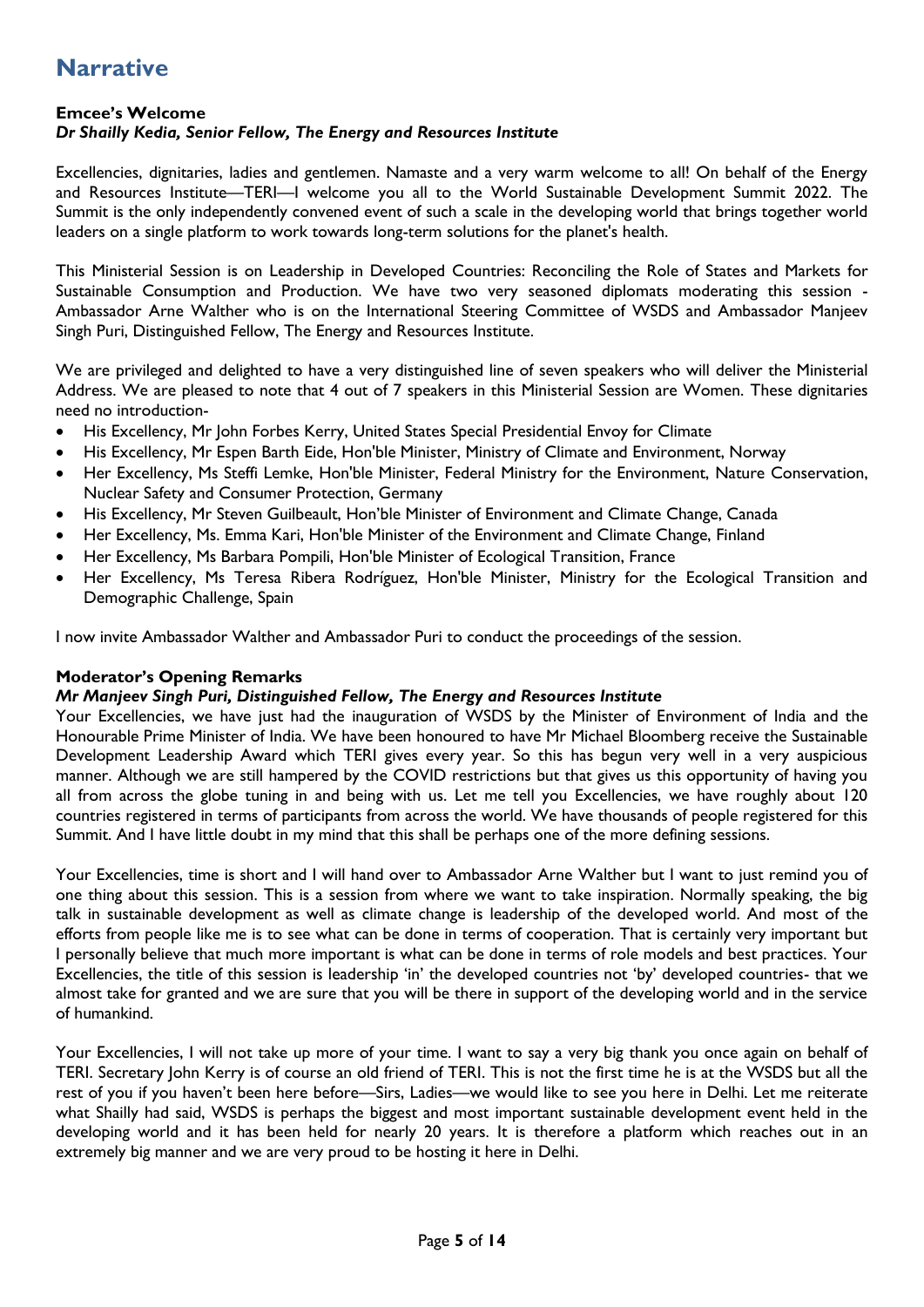### **Moderator's Opening Remarks**

## *Mr Arne Walther, Former Chairman, International Energy Agency*

Since we are all with you in TERI in India, what better way to kick off this ministerial session on sustainable production and consumption and the leadership challenges involved by recalling the words of Mahatma Gandhi who said that the earth provides enough to satisfy every man's needs but not every man's greed. Add to that our current concerns about the climate, environmental degradation and economic disparities not only among nations but within nations. These concerns will not go away tomorrow. Our session theme is indeed crucial. One for a just and orderly transition to a sustainable common future. We have the privilege to hear from the climate and environment supremoes of seven industrialized countries, all committed to the SDGs, all forceful voices in addressing climate change. They have much to say but our time is short and we look forward to their cherry picking among their many efforts, the challenges they face and the results they have achieved. But let me start with the 'C' word COVID. With its ongoing human toll and societal lockdown, it has disrupted our lifestyle but it also offers an opportunity to build that better in terms of reversing our current unsustainable patterns of production and consumption. Disrupted global economic relations with high commodity prices energy prices would seem to make that path more difficult and current geopolitical tension now at the boiling point of the Ukraine does not make things any easier.

In our affluent and vibrant democracies, elections are always around the corner. Political promise of lifestyle sacrifices today for a more sustainable tomorrow is not an easy vote-getter. Some politicians would admit that they know exactly what to do but if they do it in full measure then they would not get re-elected and an angry electorate would vote for someone else. Government would face equal anger especially from the youth should they not show leadership and not do much more of what has to be done for sustainable and equitable development. That anger too can jeopardize their re-election. So may I also ask you to add a comment on the extent to which, if at all, short-term lifestyle threats and worries in your affluent societies limit government ability to take more of the urgent action that is needed to meet SDGs both domestically and globally in boosted multilateral endeavour and if so what to do about it.

### **Ministerial Address**

### *Mr John Forbes Kerry, Special Presidential Envoy for Climate, United States*

I want to thank TERI for continuing to organize this Summit around one of the most critical issues of our day, perhaps the most critical despite the noise coming from Ukraine and the potential of Ukraine to be incredibly disruptive to every effort we are all making. But still, fundamentally the climate crisis remains the single greatest security challenge we all face and without any question, you can't talk about sustainability if you don't deal with the climate crisis. That would just obviously not be anything sustainable if we don't do our homework here and get the job done. So last year when I joined this event, I said at the time that India is a red-hot investment destination for clean energy transitions and why do I say that about clean energy transitions because obviously clean energy policy writ large is central to our ability to be able to be sustainable and central to our ability to be able to pull back from the abyss with respect to the climate crisis. And India's clean entry transitions is absolutely critical to that endeavour so it goes without saying but we will say it anyway and I am sure everybody will emphasize this there are only a handful of less developed countries that are even trying sincerely. And with consequence to become sustainable, the truth is that almost no country on the planet is living sustainably today.

And given the population growth we are going to witness the level of current resource utilization is rapacious and not at all geared towards the prospect of sustainability. We all understand that. That does not mean we cannot get there but it is going to take a monumental transformation. To manage the climate crisis is central to the concept of being sustainable.

Prime Minister Modi to his credit has set a ambitious goal for India of 500 gigawatts of renewables to be deployed over the course of almost 8 years to 10 years. And the criticality of achieving that goal is very simple. It is the only way that India itself becomes compliant with the 1.5 degree goal that we all ratified and embraced again in Glasgow recently.

So let me just zoom out for a moment and give you a macro sense of where I think we are with respect to the conditioned precedent to be able to engage sincerely and genuinely for sustainability and that is- are we going to tackle the climate crisis? Are we going to be serious about this? Are we going to be real and to some degree I believe we are trapped in a business as usual mode right now. We have to be honest about where we find ourselves in this climate fight. We are seeing devastating consequences around the planet and the scientists are telling us that we may well also be seeing already tipping points with respect to critical elements of this battle the Arctic, the Antarctic, coral reefs and pollution writ large. That is what greenhouse gases are. Its pollution and pollution is killing 10 million people a year just due to the impact on health and breathing and on lungs. And it kills another 5 million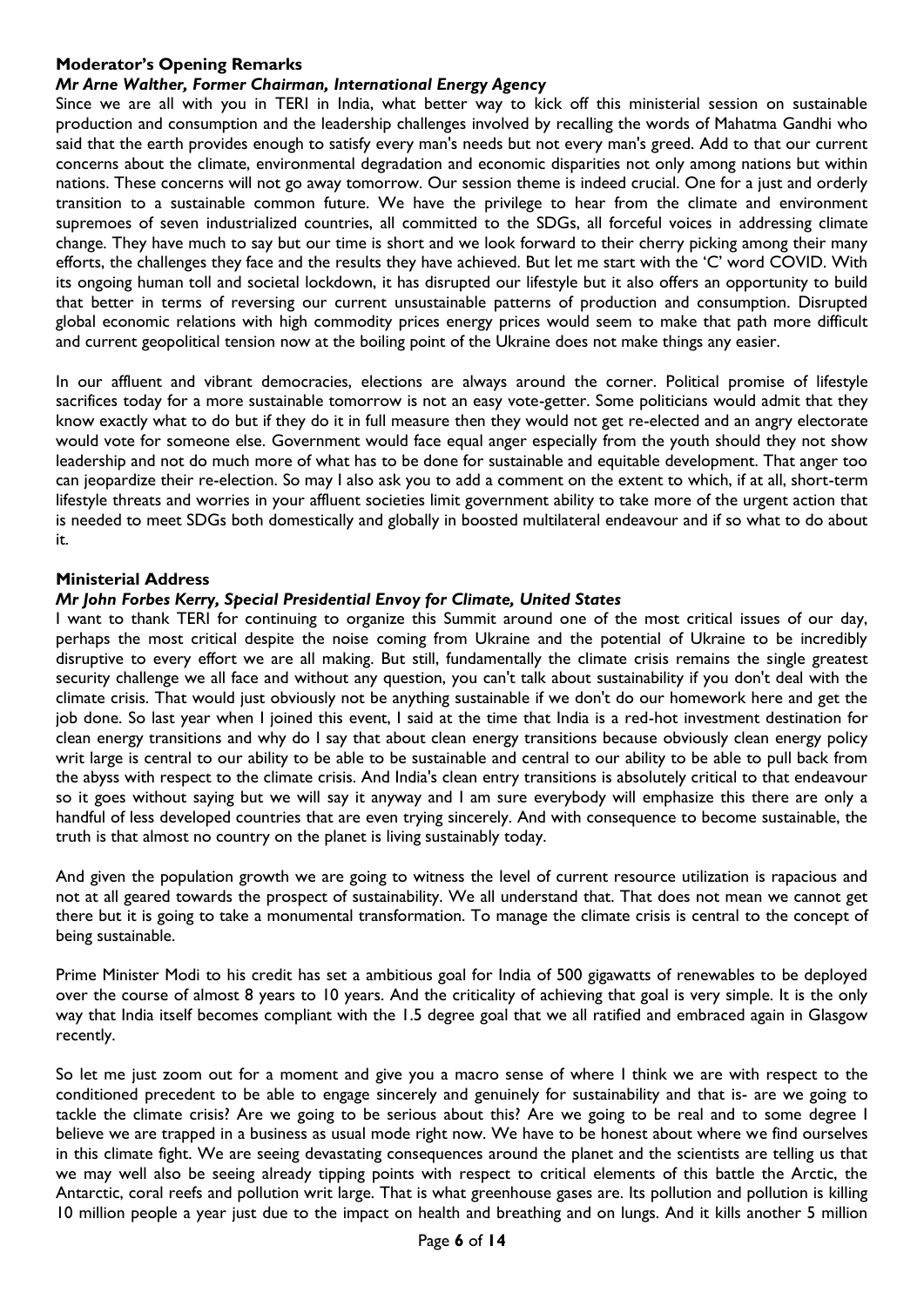people a year just to the extreme heat and that's today before we go beyond the 1.2 degrees that we are at as a planet now.

So in 2022, we have said this has to be the decisive decade and it does not because John Kerry or Espen Eide or Barbara Pompili or Steven Guilbeault are saying this. But people, who have spent their lifetime, measuring where we really are in terms of empirical evidence, people who analyse science. Scientists who tell us why things are happening and the way and that evidence is now insurmountable and that they are is not even in doubt that we are seeing these profound changes on the planet earth which threaten life itself. And the level of resource depletion, the level of biodiversity destruction together with the real threats that we are seeing to life on a daily basis through floods, fires, mudslides, drought, heat and intensity of storms all of which is going to grow even more. Now that is the sort of challenge.

The upside, and there is an upside here, is that in Glasgow, we got 65 per cent of global GDP to commit to plans that are legitimately judged to be able to get us to 1.5 degrees to hold on to that to keep it alive, that is the way we framed it. And you have Canada that's here, Europe that's here, United States, Japan, South Korea, the EU writ large, the UK and South Africa has a plan to get there. Indonesia plans to get there but is not yet part of the 65 per cent of GDP that is on track to get there. The problem is we have 35 per cent of GDP that's not getting there. And that 35 per cent that's not getting there is made up mostly by developing countries but also of some very powerful economies G20 economies. Twenty countries in the world account for 80 per cent of all the emissions on the planet. And unfortunately some of those countries are not yet adopting plans that do what the science tells us we need to do, which is to reach the 1.5 degrees goal and to cut our emissions by 45 per cent over the course of this next eight-year period. So we hope that the pledges made in Glasgow will be fulfilled. That's the task we have in front of us right now- fulfilment of the promises made in Glasgow and achievement of greater promise from some of those countries that have large economies but are not yet in a position to be able to keep 1.5 degrees alive now.

China joined with the United States in Glasgow to say that this year they are going to submit an ambitious national action plan to deal with methane which is, as we know, 20 to 80 times more damaging than CO2. And so that is a big beginning and China also committed to try to accelerate their transition out of coal, also very critical. And what we need to be doing on a global basis now, is taking the trillions of dollars that many of the richest countries in the world and richest corporations in the world have committed to this transition. And we have to make sure we deploy it.

The UN report on finance tells us that in order to do what we need to do, to maintain even the breadth of light for sustainability, we must cut those emissions by 45 per cent over the course of the next few years. If we do not do that, then 1.5 degrees is gone. And if we do not do that, you cannot even reach net zero by 2050.

So Mr Ambassadors and my colleagues, we need to make sure that we are deploying literally about four trillion dollars a year for the next 30 years in order to bring the technologies that will empower us. To have battery storage, to have the electrolysers that create green hydrogen fuel, to be able to actually deal with carbon capture and storage and utilization, we need much greater research by our nations.

We need to pull together. The good thing is that we have the greatest assembly of private sector partners now that we have ever had. We do have trillions of dollars that we are prepared to invest but we have to create the climate and capacity for that investment to actually take place. We have a new entity which we created in Glasgow called the First Movers' Coalition. Maersk, the largest shipping company in the world, the largest container company, has agreed that the next eight ships they build will be carbon free. Volvo has made a commitment that 10 per cent of the steel they buy now, even though it will not be economical for them, will be green steel. And that means that people who produce the green steel see that there is a market there that can move them forward. And in Davos we are going to launch carbon removal and aluminium commitments and we are going to have cement and chemical commitments for transition within industry.

Lafarge, also one of the largest cement dealers in the world, is now already making green cement. So there is in the private sector and enterprise engagement here which I can really accelerate and jump start. And for all the developing countries in Africa, South Asia, Central Asia and other places they can look to a world in which there will be green products, green capacity to translate this to create this transition and as a result they do not have to develop by making the mistakes that already the developed world has made. We have an obligation as the developed world, to help provide the wherewithal, the finance and the technology to help them avoid that. And I think if we come together adequately in the next eight years, we have the opportunity to win this battle and that will set the stage for longer term transitions to the sustainable actions that have to be part of this effort even now.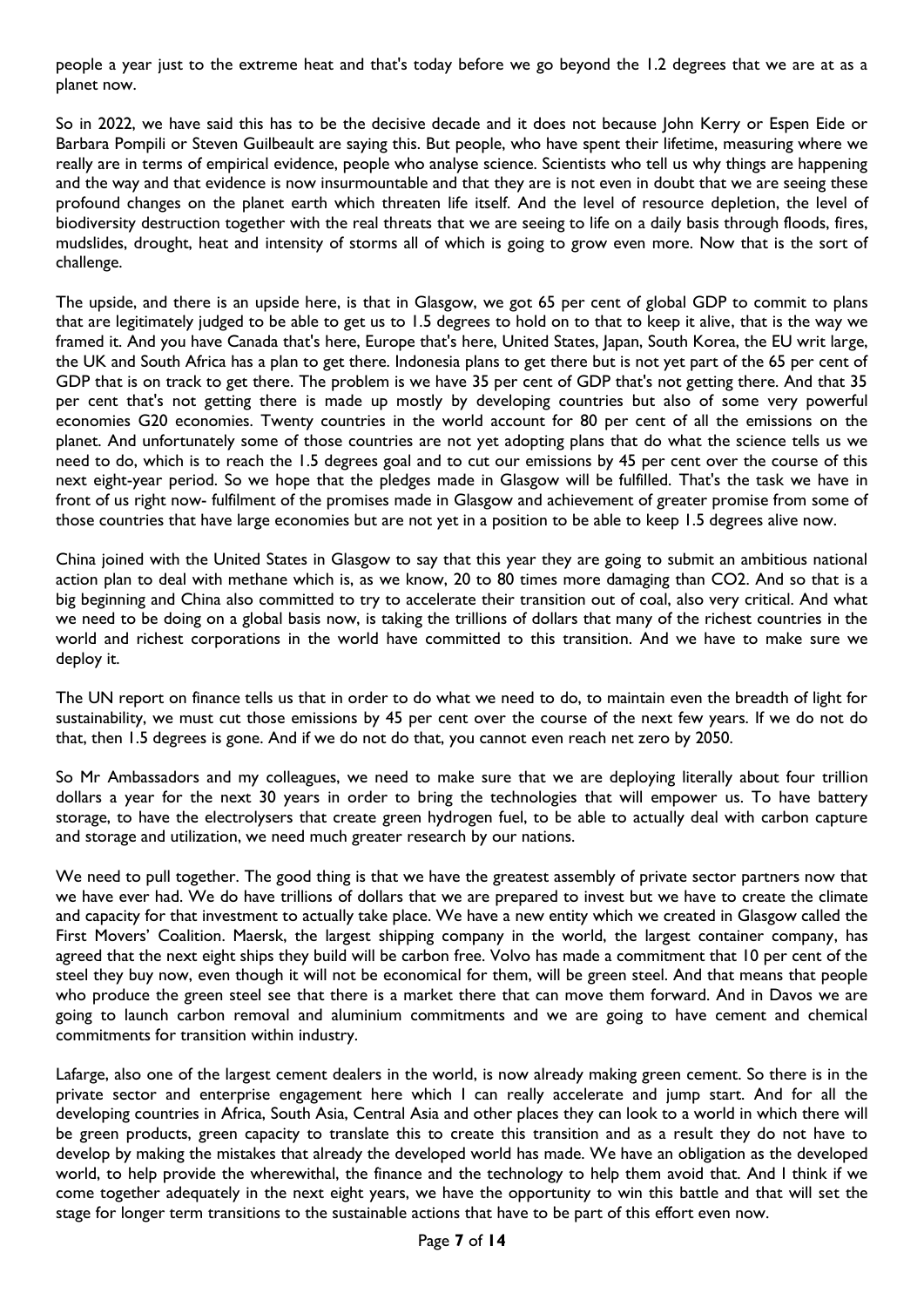But to get to that full measure of circular economy and of sustainability, we have to win this battle right away with respect to climate. I will end there.

### **Ministerial Address**

### *Mr Espen Barth Eide, Hon'ble Minister, Ministry of Climate and Environment, Norway*

I very much cherish the work of your institute which I have followed for many years as you know but also the leadership of India and your Prime Minister in this important work so it is great that we are together.

Having listened to John, I just want to start by saying that if I ever get pessimistic and worried in this job I will just listen to John again and then I am reminded that there is energy here to take us forward to change the world into a better place and I think it can be done. And what makes me optimistic, dear friends, is that more and more people get it. The youth have gotten it a long time ago, the researchers got it, and your institute got it, some of us worried. But now we really see movement in the private sector, we see green capital, we see corporations and companies all over the world looking at the transition to a sustainable, renewable and circular economy not as a problem but as an opportunity. That as something that you can, in an economy, you can flourish and win and compete constructively as a race to the top just as John was just saying. When people start asking for the carbon footprint of steel, it becomes economically viable. To come up with this deal with the lowest possible and preferably no carbon footprint and then you win that market. So it is very much I think the role of governments now is not any longer to tell business that there is a green shift coming. They know. It is more about creating the infrastructure, setting the framework, the tax system, the fees to bring resources together and use incentives, use rules and regulations, prohibitions and recommendations, everything we can do as governments on top of spending money. Which of course we also do in order to accelerate change that is already happening because it is moving now, the world is moving and I very much believe that it is possible the other essential role of governments is to make sure we have people on board.

In global governance, we need to have every country on board because it is extremely unfair to create a green economy which is good for the world and for nature and climate but which leaves a lot of people behind. But it is also very unfair to leave people behind when the rich and developing world is moving to a post-carbon economy and then large part of the world is stuck with an economy which is not any longer in demand. So to look at these both in terms of the cost sharing but also the opportunity sharing.

John, not many years ago, he visited Spitsbergen, which is in the extreme north of Norway, islands way north of Norway which a last stop before the North Pole. There we have one of several research stations. India by the way has its own research installation there for Arctic research and I go there once in a while with few years in between. There you can go literally on top of a mountain and then you look at the daily measurement of ppm, parts per million, and when I was there, it was 424. This is the northern hemisphere which has extreme winter. But I remember when I was there before that and I saw the reading to be 385 and I thought that was shocking. But this is sort of the physical proof, one of the physical proofs that the world is changing. We change it we have to act and we have to act now and that is why, we need leadership and cooperation. And we need cooperation between governments and private sector and civil society and academia.

Since you talked about Norwegian leadership, I happen to be the President of UNEA, the United Nations Environment Assembly and I would use this opportunity to ask all of you to come to Nairobi in 12 days. You can either come there physically if you have a role there or you can follow virtually. So you can come like we all are together in India today, in 12 days we can be together in Africa under firm Norwegian leadership where we will set off. We will start up the work towards what I hope will be a global treaty on reducing plastic litter. Not get rid of plastics but make sure that plastics move into a circular chain and that we stop throwing it into nature and into the ocean. And I also would like to work towards creating a chemicals panel because on top of biodiversity and climate, we also need to work on pollution and particularly the pollution that we have created.

So that is part of our leadership right now and I very much count on everybody to help us there. This is really a year when nature and climate is coming together. The climate COPs that many of us just went to in Glasgow was also a nature's COP because it really emphasized that net zero is not only about reducing emissions but it also is about maintaining and increasing nature's capacity to give us the nature services that we need to survive, carbon sink and biodiversity. And so we need to connect the Kunming work with the UNEA work that we are doing in Nairobi with what happened in Glasgow and will happen in Sharm-el-Sheikh is also very much about seeing that this is a package in which climate, pollution and nature preservation have to come together.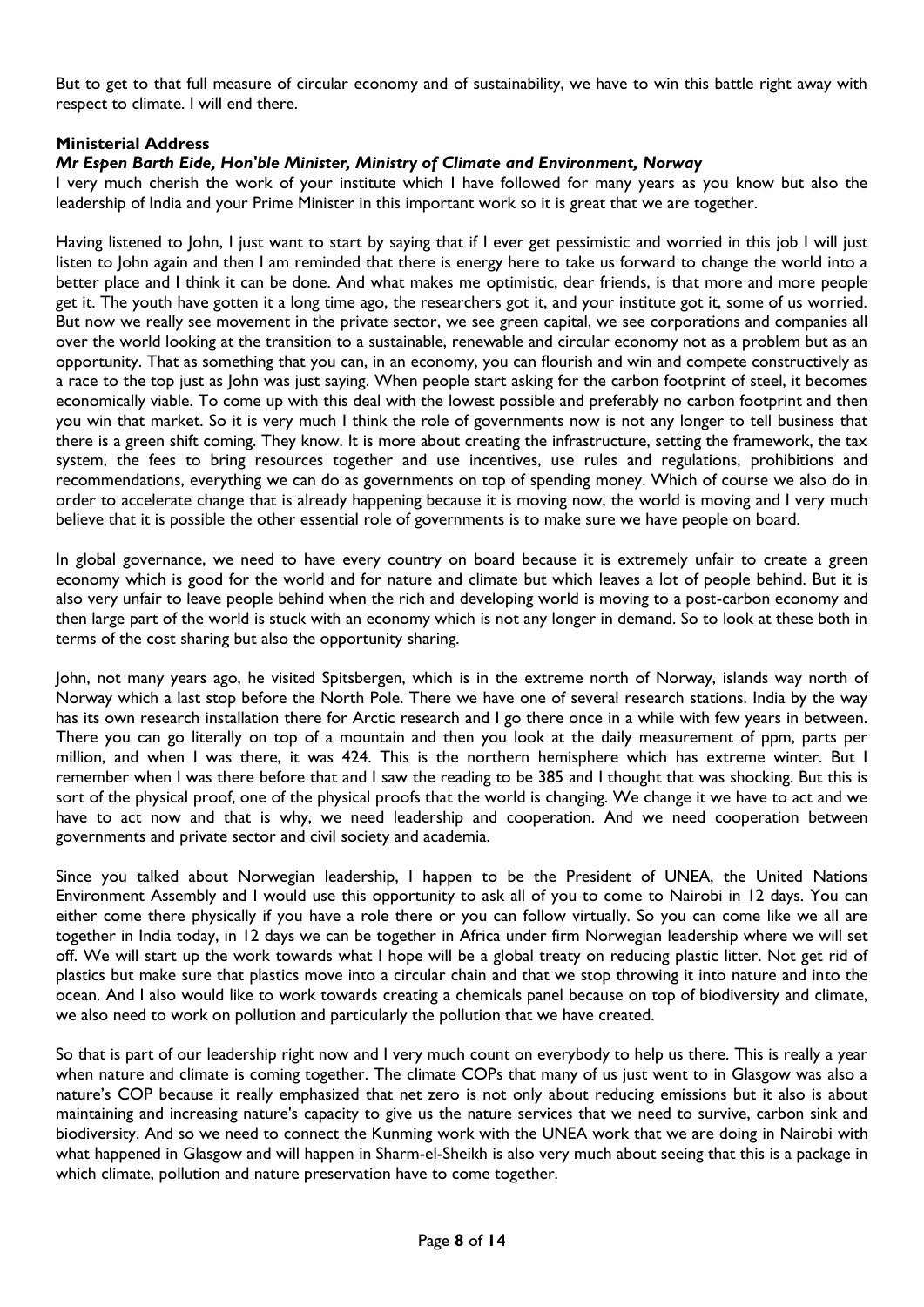We can get this right and I really believe that as long as we have people with us, regions with us, a global united effort, we have a great opportunity to create a world which is very different but much better than the one that we will get if we do not get it right. Thank you for your attention.

### **Ministerial Address**

### *Ms Steffi Lemke, Hon'ble Minister, Federal Ministry for the Environment, Nature Conservation, Nuclear Safety and Consumer Protection, Germany*

I would like to add to the speakers before. The issue of sustainable production and sustainable consumption is for me personally and also for the German government is a priority therefore it is a positive development that the environment ministry in Germany has also become the ministry for consumer protection. I am looking forward to our dialogue today and I would also like to thank TERI for organizing this event and for your year-long commitment in this regard. We have around eight years left in order to implement the 2030 Agenda for Sustainable Development. Sustainable consumption is one of many components. Here it is clear that the measures have to become more ambitious. For me it is important that at the future Summit of the UN in 2023 in New York, we can display concrete progress.

Financial issues are key and that is why Germany will make sustainable finance a key issue under this year's G7 Presidency. We need to make sure how to finance the transition of our economies and our society towards climate neutrality. We have to make sure that the investments will be transparent. In order to make sure that public and private investors can invest their money as effectively in environmental protection and climate action as possible, we also need to make better use of the potential of a green and better recovery. Many countries have launched programs for tackling the effects of the pandemic in order to make sure that these investments will not maintain the status quo but will be geared towards a climate neutral and research friendly economy.

Germany is supporting partner countries to achieve an economic recovery through investments in climate action and biodiversity. It is clear that individual acts and national measures cannot do justice to this necessary and wide transformation. We need a whole toolbox of legal, political and economic instruments. Without the economy, without committed companies, this will not be possible. Many companies are tackling the challenge and have already started with the transition. However, consumers should also benefit from the improvements in their daily lives. As the new consumer protection minister, I want to strengthen their rights at the interface of environmental protection and consumer protection. I want to make and introduce the 'right to repair' to make sure that the throwaway society will not use as many resources as in the last decades. One symbol of this throwaway society is the mountains of plastic waste that are being created year after year. That is why I support my colleague from Norway to have the global agreement on the reduction of plastic waste to have less and less plastic in the oceans and in the environment, In general, Germany and the German government will advocate this in Nairobi at UNEA to have a strong and solid agreement.

Prime Minister Modi also wants to end the throwaway culture and wants to encourage more sustainable lifestyles. Should consumption and production be sustainable, this would save resources and emissions and this would help us in reaching our sustainable development goals of the 2030 Agenda and the conservation of species and the fight against global warming.

The best solutions are those that counter the environmental crises and also alleviate the problems of the daily lives of our citizens. We have to start now. We have to take our planetary boundaries more seriously. That is why, I as the federal minister for the environment plan to also make sure that nature-based solutions will be a major priority over the next few years, to ensure that measures being taken for climate action will also be working for nature conservation. The decline and death of species is the second large crisis here and if we want to maintain the basis of life for our next generations, we have to solve these two crises together.

This is a major challenge but I am quite confident that we can overcome these challenges working side by side. Thank you very much.

### **Ministerial Address**

### *Mr Steven Guilbeault, Hon'ble Minister of Environment and Climate Change, Canada*

It is a pleasure and a privilege to speak to you today on behalf of the Government of Canada. The timing of this Summit could not be more appropriate. The world, as John said, the world can no longer ignore the cost of the natural environment brought about by an unsustainable consumption and production that we have seen in recent decades.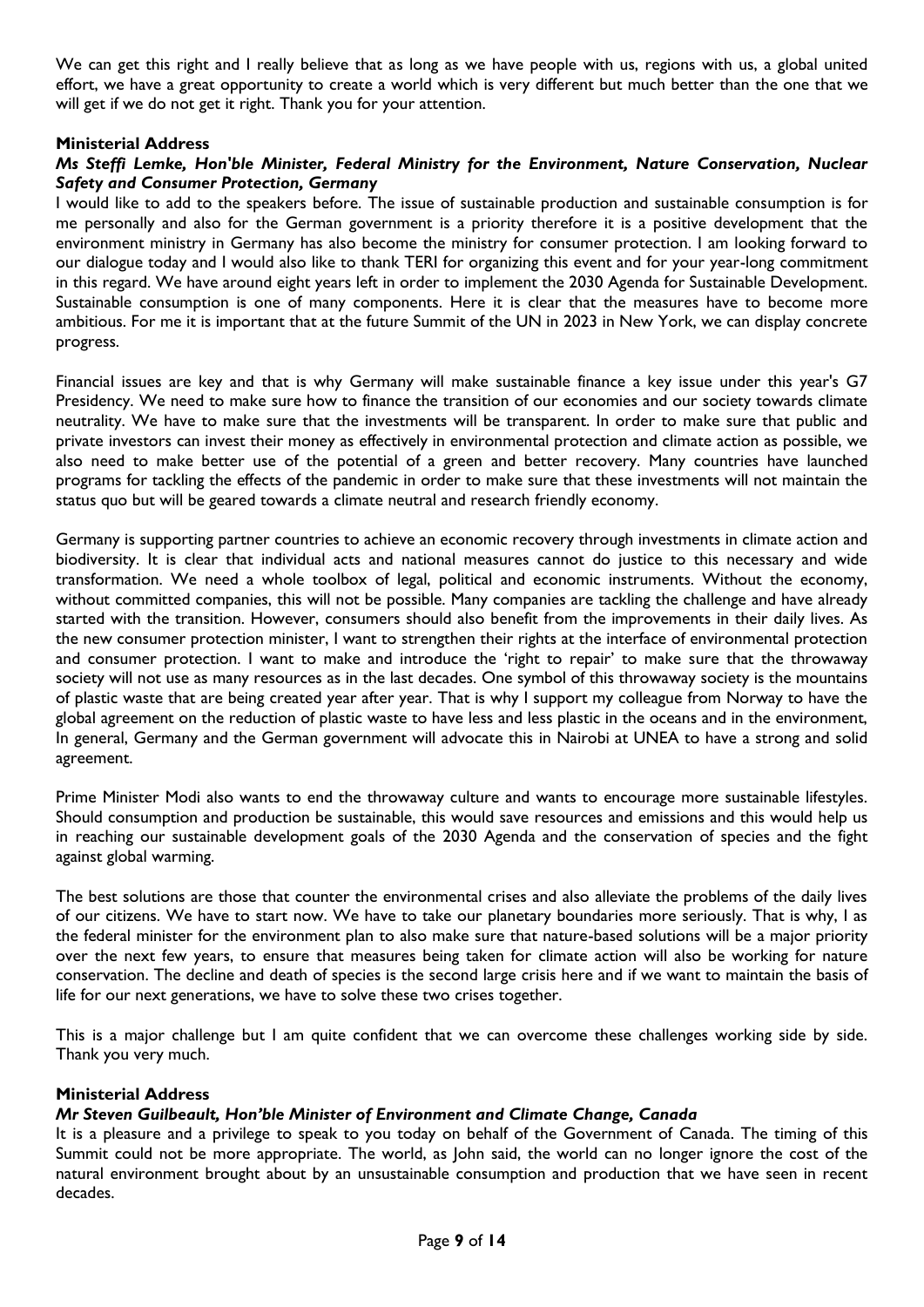Unsustainable consumption and production are on a collision course with environmental survival we all know the science- outrageous food waste, carbon intensive industries and destruction of natural habitats. We also know we have an opportunity now to put a stop to this trend as we gradually make progress in the fight against COVID-19 pandemic, we can build greener and more sustainable patterns of production and consumption embracing the principles of a circular economy. No one country has all the answers of course, given how interconnected the world has become. We need solutions that involve as many nations as possible. Nor is the goal of sustainable development a matter of one single policy. It requires a broad range of measures.

In the few minutes that I have today, I want to tell you about Canada's experience. Last September, Canada became the first North American country to host a World Circular Economy Forum which we co-organized with the Finnish Innovation Fund, Sitra. The international event with more than 9000 registered delegates from over 160 countries brought together business leaders, policy experts, civil society and youth to help accelerate the global transition to a circular economy. The forum focused on the actions needed in the next five years to raise circular ambition globally, to bring in new allies and introduce new voices into the conversation. Those actions included implementing circular procurement, taxation, investment and trade policies that were meant to support innovation in circularity at all levels from SMEs to international partnerships. They also included the provision of capital, safe jobs, training and leadership opportunities for youth, rural and remote communities.

In fact, actions aim at integrating circular low-carbon and nature-based solutions into the workings of the world involve policy makers, business people and many others across the society. Only with everyone's help, can we tackle the planetary crisis of pollution and waste, climate and biodiversity. On the policy front, Canada has made several concrete commitments to bolster sustainable consumption and production in our economy. The government of Canada is taking real action to reduce plastic waste and pollution at home after thorough research and consultation with industry partners stakeholders and experts. We will be instituting a ban on harmful single-use plastics this year. This will however be only one element of our comprehensive approach to reduce plastic pollution and move toward our goal of zero plastic waste by 2030. Currently we are proposing to establish 'recyclable content requirements' in plastic products and packaging these will send the necessary market signals to drive investment in recycling infrastructure and spur innovation and technology and product design. The goal is very simple- to extend the life of plastic materials and keep them in the economy and out of the environment.

As a federation, we are also working closely with our provinces and territories to advance a Canada-wide strategy on zero-plastic waste. To rethink how we make use and manage plastics, the government has pursued creative approaches to support Canadian SMEs, as they address plastic pollution. We also support research to better understand the impacts of this scourge on our environment. Internationally, Canada spearheaded the Ocean Plastic Charter in 2018, initiating the first and only global framework that identifies actions and targets across the plastics value chain and move towards a more resource efficient and circular approach to plastic management. Building upon the Charter, Canada supports the establishment of a legally binding global agreement on plastics, one that is ambitious and effective and that takes into account the full life cycle in addressing plastic pollution.

As others have mentioned, the upcoming Fifth Session of the United Nations Environment Assembly is a crucial juncture where we will have the opportunity to launch negotiations toward a global agreement on plastics. Canada is pleased to be leading the process at UNEA 5.2 alongside its co-facilitator from Ghana. Together, we are working to rally UNEA participants in order to start negotiations. Canada is keen to continue cooperation with partners such as India, both bilaterally and in multilateral fora to promote the environment and sustainable development.

In the field of sustainable finance, while citizen and consumer movements are important, we continue to believe that governments need to play a key role in terms of regulation and send in market signals which is why we committed twenty per cent of our climate finance to fair transition in developing countries, recognizing the importance of factoring nature and biodiversity into financial decision making. Canada is pleased to see the official launch of the Task-force on Nature related Financial Disclosures (TNFD).

Prime Minister Justin Trudeau announced that Canada would join the task force at the One Planet Summit a year ago. Given that more than half the world's economic output is linked to nature, the recommendations of the TNFD will help financial institutions and companies incorporate nature related risks and opportunities into their strategic planning, risk management and asset allocation decisions.

Sustainable finance is crucial to all countries including Canada as they strive to meet their climate and environmental goals. Our country first announced its support for the voluntary international disclosure standards proposed by the task force on climate-related financial disclosure in 2019.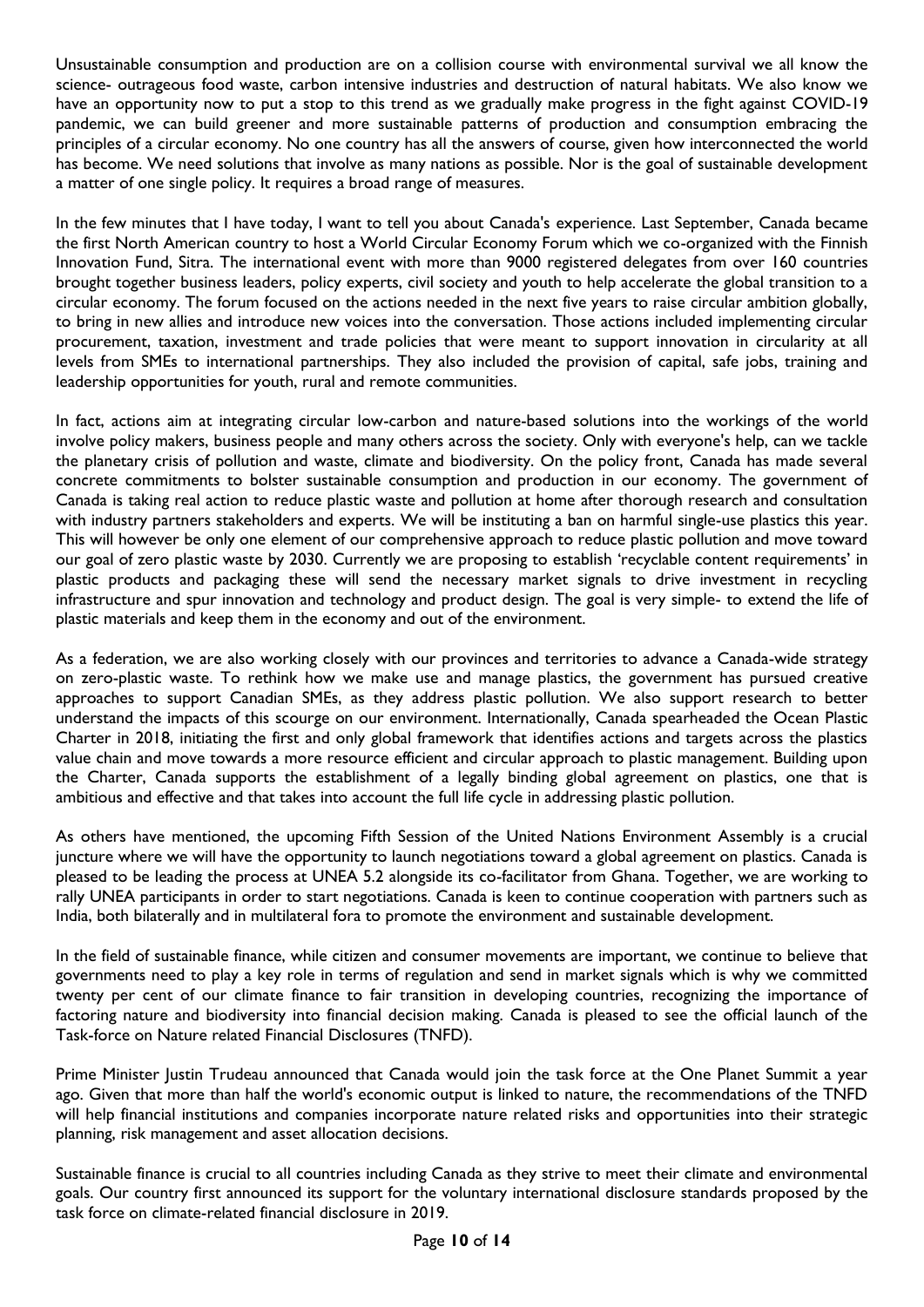The same kind of environmental economics approach that we in Canada take towards sustainable development, we use in our domestic climate policies. There too, we try to send strong market signals. Consider our escalating carbon price since 2019, which fosters market-based incentives to adopt more sustainable forms of consumption and production. Our country now has one of the most stringent carbon pricing systems in the world and carbon pricing is a central policy to allow our country to meet its climate targets including commitment to net zero by 2050. At the recent COP26 meeting in Glasgow, our Prime Minister challenged the world to expand the use of carbon pricing globally.

Governments and the private sector must work together to achieve the objectives of more sustainable consumption and production. Successful transitions, in our economies can lead us all to achieve the sustainable development that must be part of the 21st century world gatherings such as this Summit, can propel us towards those ambitions.

My thanks to The Energy and Resources Institute for its positive and proactive role in driving forward climate action in India and internationally. Thank you very much.

### **Ministerial Address**

### *Ms Emma Kari, Hon'ble Minister of the Environment and Climate Change, Finland*

Sustainable development means well-being of all people within the limits of the earth's carrying capacity. So this is the reason why it is so important that all of us are here today to discuss this issue.

Sustainable consumption and production patterns have a crucial role in trying to get our societies within these limits, the limits of one planet. How and what we produce and consume has a big impact on this and on the sustainable development. The over consumption of natural resources is one of the key challenges that we need to tackle together.

The use of virgin natural resources is the main cause for climate change and decrease in biodiversity. We urgently need to change our consumption and production patterns towards more sustainable and circular way. Now is the final moment to decouple human welfare and economic growth from the use of virgin natural resources.

The European Green Deal under development and implementation in the European Union is an important and concrete step towards accelerating the achievement of the sustainable development goals. An important part of it is a circular economy action plan containing comprehensive initiatives for more sustainable and circular production and consumption.

We aim to significantly reduce the overall life cycle, climate and environmental footprint of the products placed in the EU market. Sustainability and circularity will be the new norm for products. There will be requirements for longer product lifetimes, durability, repairability and increasing the circular material use rate, reducing waste and achieving higher recycling rates. Sustainable society is not just about individual technologies and technological innovations but we have to move to social innovations and systemic change of societies.

Systemic change is often disruptive and we have to change and phase out certain activities. However, it does not have to mean that economy collapses but that the economy transforms. We have to stop, knock and block the old system and build back better.

Targets are important. Finland has for example decided to phase out coal as a source of energy by 2029 and become climate neutral by 2035. We have also set a cap to curb the over-consumption of natural resources. We have set a target to double the productivity of resources as well as to double the circular material use by 2035. The targets will guide the mobilization of a whole range of policy instruments, regulatory instruments, economic incentives but also soft law voluntary agreements and a lot of information.

One piece of good news is that markets are already reorienting themselves. Sustainable finance instruments that target positive income impact on the environment are worth more than 35 trillion dollars globally, to help investors, companies and citizens navigate in this growing market. The EU has established a classification for green investments. We call it sustainable finance taxonomy, the aim is to define and classify activities that make a significant contribution to addressing environmental challenges.

I see a big change in corporates and corporate governance. Companies are not just reporting about their corporate social responsibility but are more and more changing their business models to address environmental challenges.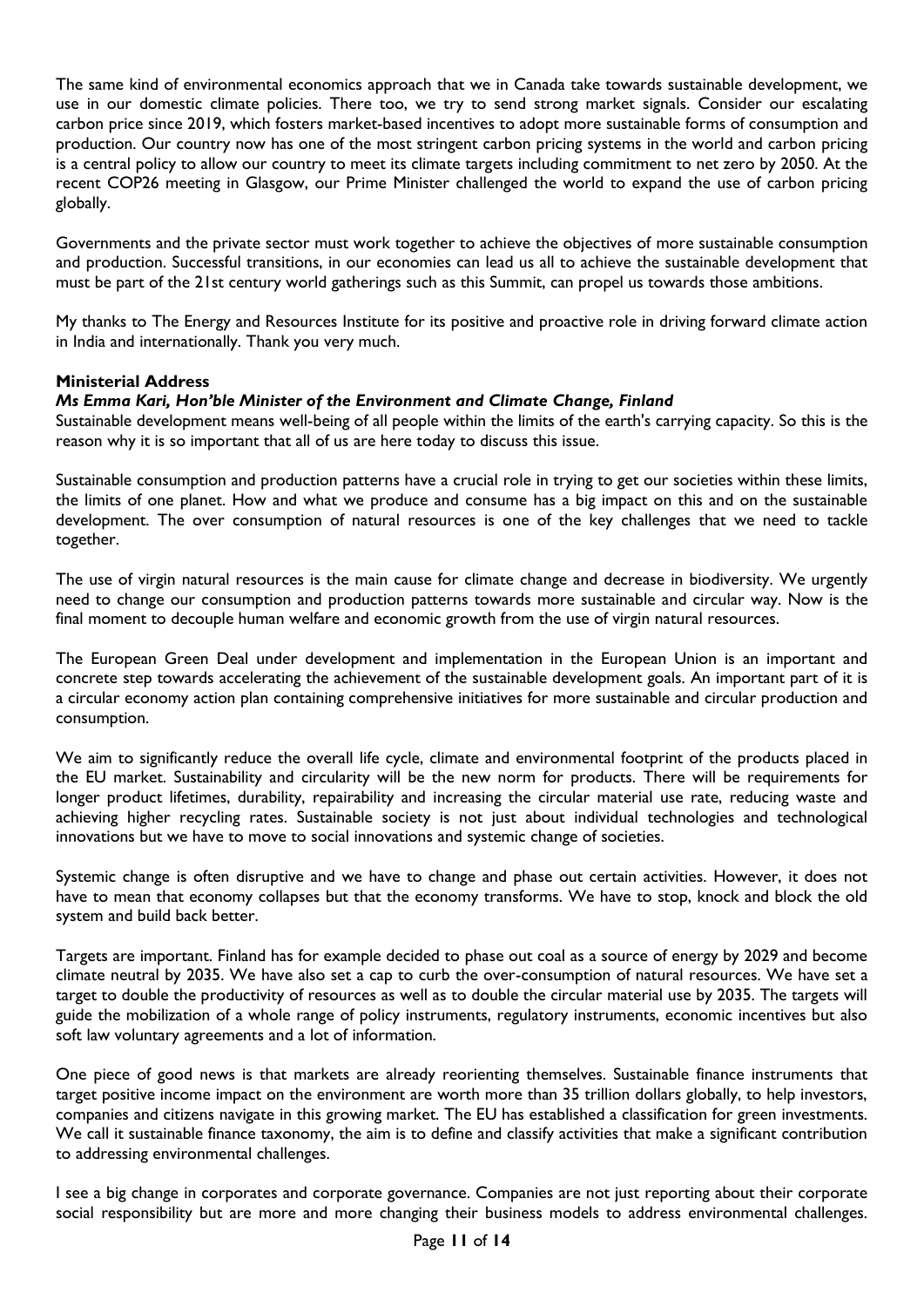Companies are counting the environmental footprint as well as the positive handprint of their business. But ministers, colleagues, we need to do more to accelerate this development. Environmental taxation is a way to put a price on pollution and the use of natural resources. We need to give a price signal to markets towards more responsible consumption and production patterns. However, as you know in a global market economy, this is not an easy task at a national level. For this reason, we need cooperation and together develop and implement economic instruments such as carbon pricing. The public sector can also act as an important trendsetter in introducing to the market, more sustainable products and services with less harmful environmental impacts.

One way to direct markets is public procurement. In Finland, the value of public procurement is around 16 per cent of our GDP, making it one of the largest by value in the Nordic EU countries. Innovative and sustainable procurement is a central goal in procurement in Finland. UK's climate change committee has estimated that over 60 percent of the required climate actions also require a change in behaviour. So consumer's role is critical. Formal education and awareness raising are both powerful ways to motivate people and promote changes towards more sustainable and circular consumption patterns. Feeling of being a part of the solution is important for us all. Involving citizens through cooperation and co-creation has been successful in Finland in finding solutions to everyday problems in ways that benefit also our common planet. Local authorities and NGOs have found ways to use soft interventions for nudging to help people make more sustainable choices reducing greenhouse gas emissions in transport or heating, for example.

Last but not least, as John Kerry also raised, one cannot overemphasize the role of research and scientific institutions in producing sustainability data as well as more sustainable and circular technologies and innovations. And in addition to technological innovations, we need social innovations, new ways of thinking and cooperating, sharing and taking care of each other including nature.

Thank you TERI for your important work for protecting our common planet.

### **Ministerial Address**

### *Ms Barbara Pompili, Hon'ble Minister of Ecological Transition, France*

Dear ministers, colleagues, I am delighted to attend today the ministerial session of the World Sustainable Development Summit—the objective of which is a towards resilient planet: ensuring a sustainable and just future puts a light on the challenges we collectively have to face due to the evolution of our way of lives. Climate change and the loss of biodiversity, we are all one in facing their consequences and developed countries have to show the way. Our partnership with India is key to achieve ambitious and equitable solutions first on the fight against climate change. Since COP26, we are closer to the goal of limiting global warming to 1.5 degrees Celsius. However, some parties still need to submit their national determined contributions and long-term strategies to contribute to the movement towards 1.5 degrees. This is key to send a strong signal to markets that they too need to align their practices with our common objectives.

Mobilizing finance is a key requirement to enable developing countries to implement their ambition at COP26. Developed countries showed that they would meet the target of mobilizing 100 billion dollar per year for developing countries in 2023 and then exceed it.

Moreover, an alignment of public and private investments with the objectives of the Paris Agreement is needed to ensure a sustainable future. The rules of the Paris Agreement are now finalized and it will allow the implementation of an international carbon market. In France, we are acting on finance. First over the past few years, we have implemented and regularly strengthened reporting obligations on the climate impact of financial investments. This system requires investors to report annually on the strategy for aligning with the Paris Agreement and to set fiveyear greenhouse gas emission targets up to 2050.

With regard specifically to the transparency of financial information, all of the large French companies now recognize the recommendations of the task-force on climate-related financial disclosures as a benchmark and are working to deepen their implementation then on transparency of climate action. France will act to strengthen the international framework for accountability of climate commitments. The consolidation of the International Programme for Action on Climate (IPAC) launched within the OECD will contribute to this. On solidarity, France alongside Germany, the US, the UK and the European Commission launched a just energy transition partnership with South Africa in 2021. We are ready to reiterate such collaboration with other partners to accelerate environmental transitions. France pledged to provide 6 billion euros in climate finance per year from 2021 to 2025, one third of which will go to adaptation. And with the EU, we are the biggest contributor of public climate finance with 21.9 billion euros provided in 2019.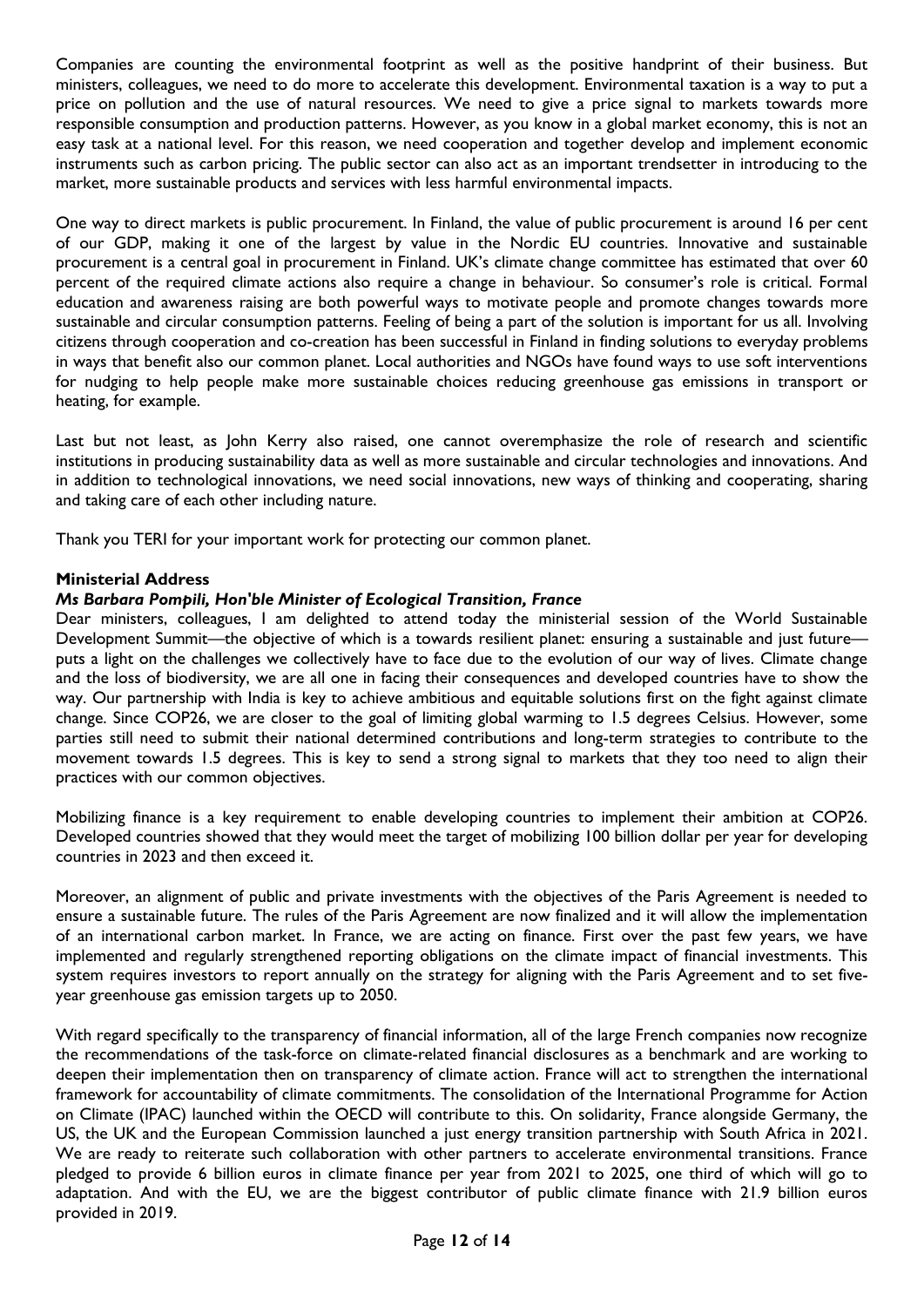As said before, all actors are needed in this fight against climate change. That is why the French One Planet Data Hub initiative to be launched in March 2022 will aim to improve the visibility of non-state actors commitments. Second, a resilient and equitable future also depends on the protection of biodiversity and of the global oceans. France and India are championing the High Ambition Coalition for Nature and People which objective is to adopt a strong and ambitious target to protect at least 30 percent of lands and 30 percent of seas globally by 2030. We need to strengthen our efforts to mobilize new members and show a united front at the upcoming CBD and CCD COP. The fight against deforestation also needs to be a top priority. The French Presidency of the Council of the European Union is to conclude the negotiations on a regulation on deforestation free products at the EU level. There is an urgent need for policy coherence related to deforestation free supply chains for agricultural commodities. This will help transform our economies worldwide towards greener production, trade and consumption. India and France are working very closely for the conclusion of the UN BBNJ legally binding treaty for the conservation and sustainable use of marine biological diversity in areas beyond national jurisdiction. This universal treaty will be the international legal framework to protect our global oceans. France, the European Union and all member states are working handin-hand with the most ambitious countries such as India who was among the first joining the High Ambition Coalition on BBNJ. This coalition was launched during the One Ocean Summit aiming to conclude the ambitious BBNJ treaty on ocean protection as soon as possible in 2022. It is time to act for the ocean and to send our strong political support to negotiators. Last a sustainable future also means the transition to a circular economy which will reduce pressure on natural resources and will create sustainable growth. This is the aim of Circular Economy Action Plan. Circular economy has been one of the building blocks of France's green policies. We have been actively promoting recycling and from 2015 we have been implementing measures against planned obsolescence, strengthening consumer rights and design to improve the availability of spare parts. In 2020, France enacted a new law dedicated to promoting circular economy and curbing loss and waste. As an example, since January 2021, electronic appliance must feature a Repairability Index. This new index has been quickly successful with measurable effects on the conception and repairability of appliances sold in France.

Once again the partnership with India is key. At the bilateral level, we would like to work on the fight against plastic pollution including marine litter. The French Development Agency launched innovative projects in India on this topic. At multilateral level, a draft resolution has been tabled in view of UNEA 5.2 to establish an Intergovernmental Committee to negotiate a global agreement on plastics. The resolution which France and the EU co-sponsor aims to address plastic pollution and its impacts on human health, ecosystems and landscapes. The objective is to reach the elimination or minimization of all negative impacts of plastic throughout its life cycle. India's support and mobilization during UNEA will be once again key.

I wish you a fruitful Summit and I trust that our team spirit will bring us success in all our initiatives. Thank you for your attention.

### **Ministerial Address**

### *Ms Teresa Ribera Rodríguez, Hon'ble Minister, Ministry for the Ecological Transition and Demographic Challenge, Spain*

It is my great pleasure to join you in this very important discussion on how to move from a linear economy towards a circular economy. Something that we all need. We cannot consume beyond what it is produced by the earth, by the environmental systems. This is absolutely key. But moving from the way we produce and consume today towards a very different model. It is not simple and we need everybody involved and committed to the show when thinking about our responsibility.

As governments, as public institutions, we know that we are key in order to decide what is the right framework to incentive it to facilitate any citizen to take the right decision, any producer to produce in the simplest way so to reduce the consumption of products, the consumption of raw materials but also the consumption of those goods that could be needed in the industrial process. How to do so, we need to think in all the different phases in order to produce and put a product into the market starting by how we define, how we facilitate the best eco-design of any product. Then of course we need to put in place every single policy oriented to this goal. So to think about the fiscal policy, to think about agriculture policy, the construction policy, all the information towards the citizens, consumers policies that can help in order to have smart consumers when deciding what to choose in any supermarket or in any acquisition of any goods. In Spain, we have already adopted the National Strategy on Circular Economy and together with the general assessment of what we need, what we are missing, how we are over-consuming beyond our capacities and possibilities. We have identified some of the very key sectors in order to introduce a much more powerful policy to facilitate the transformation of each of these sectors. Starting with tourism and how tourists can reduce his or her footprint when traveling; or the construction sector in order to facilitate the recovery of those